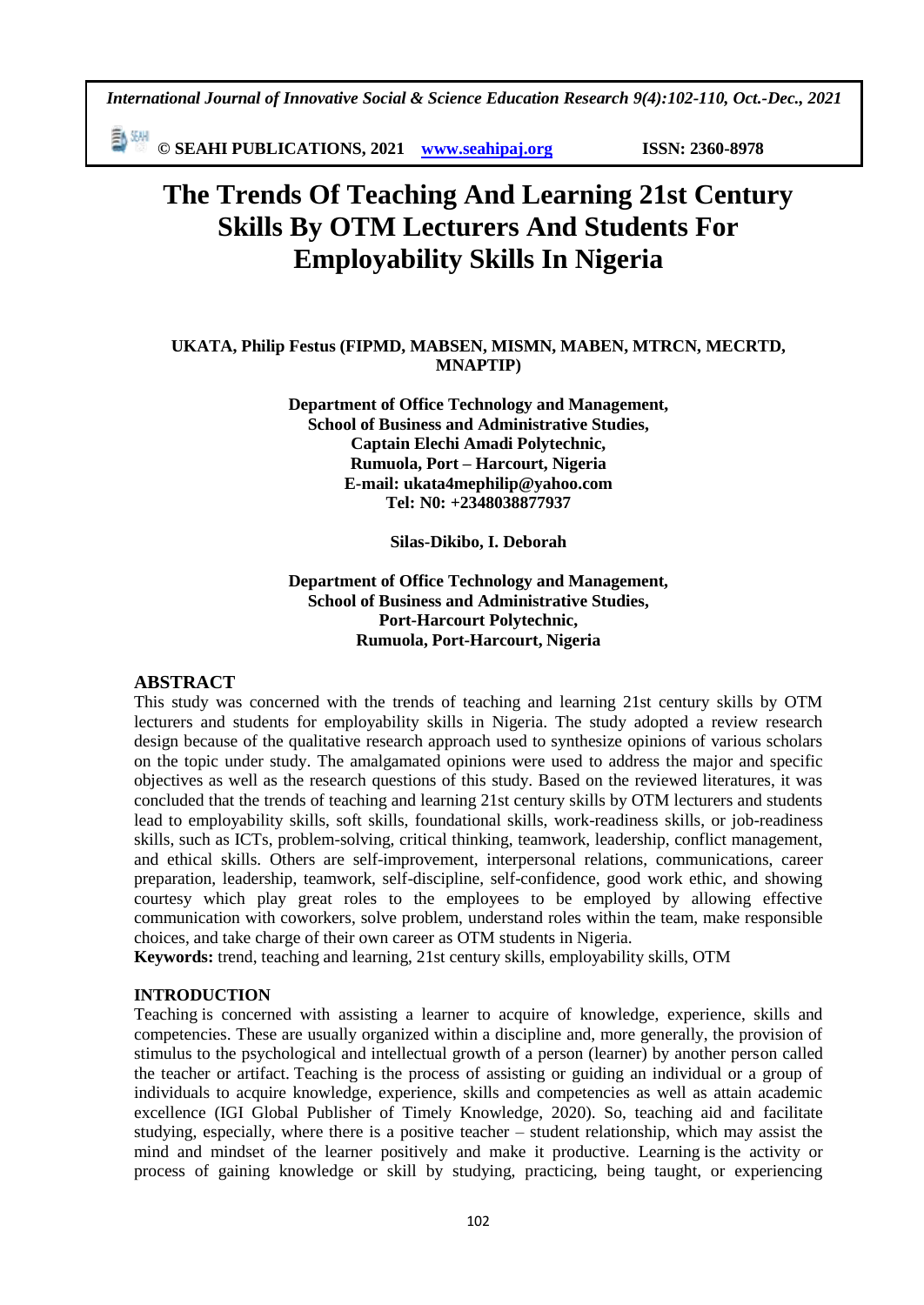something. It also the way and manner one interact with the physical and abstract environments. Learning is about what students do, not about what we as teachers do. This means that for learning to take place the student must do something to show a relatively permanent change in his/her behaviour.

Office Technology and Management (OTM) programme is designed to offer students training in different skills for employment in various fields of endeavour. Moreover, in these modern economies which continuous innovations have led to major transformations in workplaces, giving rise to pervasive skill gaps and skill mismatches. In order to bridge the skill gaps, OTM programme is investing significant effort and resources in training of students in different skills taught in OTM programme include 21st century skills. The 21st century skills are often referred to as generic, nontechnical, or employability skills that facilitate the creative and productive application of disciplinary skills and knowledge in the workplaces (Jackson & Chapman, 2012). The 21st century skills or soft skills are the traits and abilities of attitude and behaviour rather than of knowledge or technical aptitude. The 21st century skills include ICTs, problem-solving, critical thinking, teamwork, leadership, conflict management, and ethical skills. Self-improvement, interpersonal relations, communications, career preparation, leadership, teamwork, self-discipline, selfconfidence, good work ethic, and showing courtesy. Additionally, the listed soft skills include honesty, team building, problem solving, critical thinking, and communication skills. Abdullah, Muhammad and Nasir (2019) stated that soft skills are crucial skills required by future workplace in the corporate world. Acquisition of these skills could influence employment prospect of Office Technology and Management students for wealth creation.

ICTs skills have become more pervasive in society that led to a concern about the need for ICT skills in everyday life of learners. These include the use of variety of ICT tools such as email, vlearning platforms, desktop conferencing, online programmes such as web, video conferencing, social media platforms, web cam, internet, all hardware and software which impart the necessary ICT skills to students for gainful employment after graduation, The recent shifts in education and labour market policies have resulted in OTM programme being placed under increasing pressure to produce employable graduates. However, contention exists regarding exactly what constitutes employability skills which students' attribute that can foster employability skills among students and lead to employment. In support of this view point, Mehrotra and Elias (2017) stated that modern employment wants students who are primed for work, able to communicate, share skills and appreciate their place in a wider organization and its business. Students on graduation want jobs that exercise their abilities, confer status and provide commensurate pay as well as a route for career development. For this reason, it is important for OTM students to have extra skills rather than academic knowledge. The employers also perceive that students are often not prepared to face the workplace and expect tertiary institutions (polytechnics inclusive) to produce more employable graduates (Spowart, 2011).

In the polytechnics, OTM students can improve their soft skill before facing a real career after finishing their study if they understand the roles of these skills in their employment and wealth creation. Moreover, unemployment and poverty that are some of the economic challenges among Nigerian graduates can be overcome by acquiring soft skills. According to Mitchell in Abdullah, Muhammad and Nasir (2019), employers highlighted soft skills as significant skills for modern workplace and recommended their integration into business education curriculum and OTM in specific. However, the concern of this study is whether OTM lecturers and students teach, learn, and even value these soft skills for future employment and wealth creation. Also, if these 21st century skills lead to employment creation for the learners. As reported by Abdullah, Muhammad and Nasir (2019) and Wickramasinghe and Perera (2010), students see the nature and relevance of 21st century skills differently. Students are either unaware of the importance of soft skills or they undermine the influence of certain soft skills to their employment prospects. It is against this background that this study aim to explore the trends of teaching and learning 21st century skills by OTM lecturers and students for employability skills in Nigeria.

#### **Statement of the problem**

The curriculum of OTM programme is geared towards equipping students with broader requisite 21st century skills such as ICTs, problem-solving, team-working, critical thinking, entrepreneurial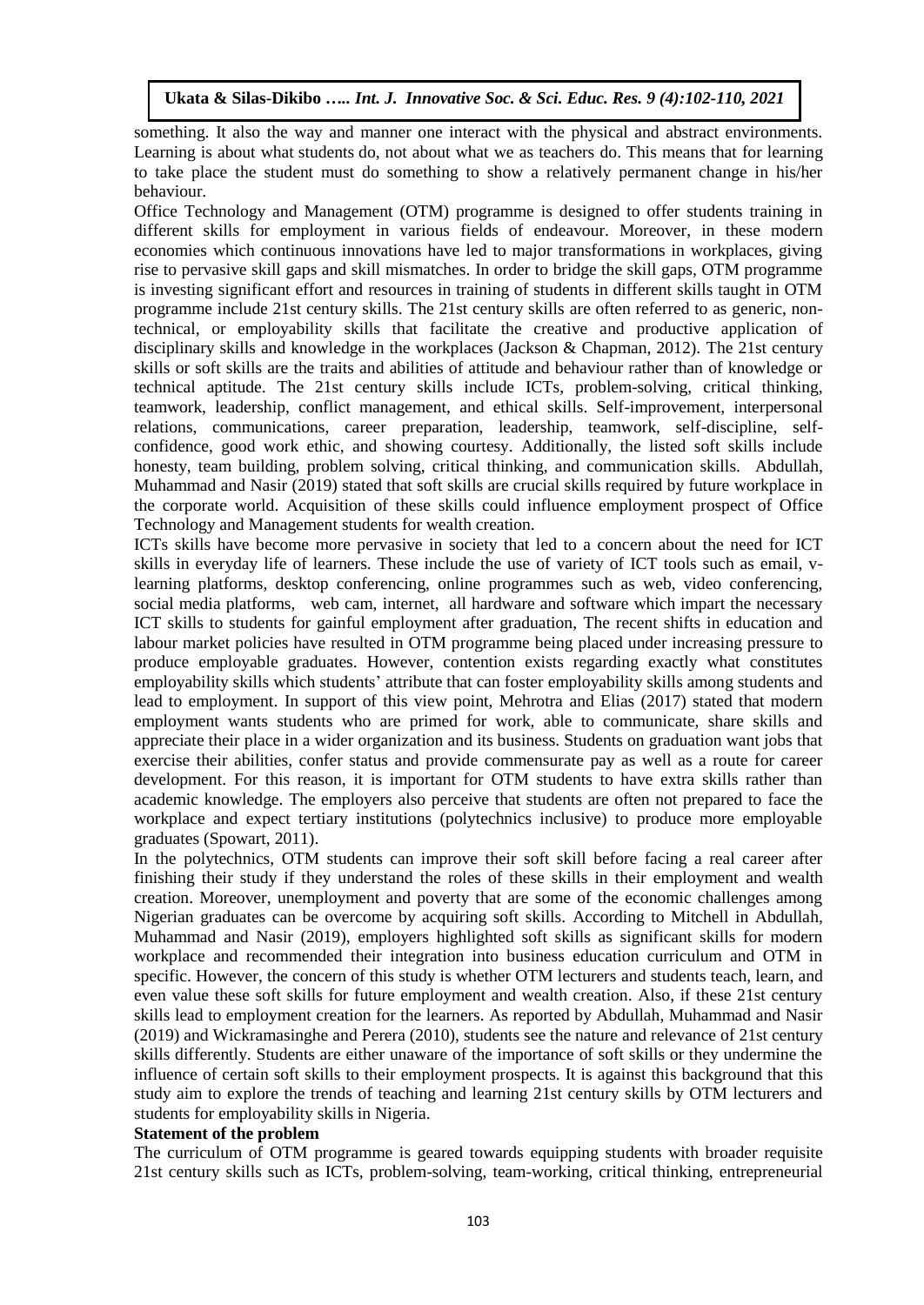and leadership upon graduation. Admittedly, OTM students on graduation do suffer labour market discriminations in areas of administrative, banking and financial institutions among others in Nigeria. In view of this, OTM curriculum seems to be inadequate and has very little capacity to develop students' 21st century skills for job opportunities in various fields of endeaviour. Additionally, high unemployment rates among OTM graduates have led employers and OTM students to question the kind of skills they are being taught. The problem of this study is that, the new OTM programme has incorporated range of 21st century skills in its curriculum to meet the current employment needs of the learners. However, unemployment rates and poverty among its graduates suggests that OTM students on graduation simply lack the 21st century skills required for being outstanding in the workplace where employers are looking for well rounded employees, instead of the traditional graduates with only basic technical knowledge. It could be deduced from this that, trends of teaching and learning 21st century skills by OTM lecturers and students for employability skills in polytechnics have not been adequately implemented to equipped learners with employability skills. Therefore, the rationale for this study: "Trends of teaching and learning 21st century skills by OTM lecturers and students for employability skills"

# **METHODOLOGY**

The design used in this study was literature review research design. The justification for adopting literature review research design was because this study adopted qualitative research approach to synthesize opinions of scholars on the topic "the trends of teaching and learning 21st century skills by OTM lecturers and students for employability skills". The amalgamated opinions were used to address the major and specific objectives as well as the research questions of this study. Also, the various specific objectives were used to form headings that addressed the problem of the study based on the reviewed literatures.

## **Objective of the Study**

The main objective of this study was to determine the trends of teaching and learning 21st century skills by OTM lecturers and students for employability skills in Nigeria. The study specifically seeks to:

- 1. Find out how the trends of teaching entrepreneurial skills leads to OTM students employability skills
- 2. Find out how the trends of implementing leadership skills leads to OTM students leadership skills

# **Research Questions**

The following research questions guided this study:

- 1. How does the trends of teaching entrepreneurial skills leads to OTM students employability skills?
- 2. How does the trends of implementing leadership skills leads to OTM students leadership skills?

# **Review of Related Literature**

#### **How the trends of teaching entrepreneurial skills leads to OTM students employability skills**

Entrepreneurship refers to the willingness and ability of an individual to seek out investment opportunities, establish and run an enterprise successfully (Esene, 2014). The concept of entrepreneurship has been associated with several activities concerned with the establishment and operation of business enterprises. The activities include identification of investment opportunities, decision-making as to the opportunities to exploit, promotion and establishment of the business enterprises, aggregation of the scarce resources required for production and distribution, organization and management of the human and material resources for the attainment of the objectives of the enterprises, risk bearing, and innovation (Ifejika, 2015). Ifejika further affirmed that the OTM students need entrepreneurial qualities such as self-reliance, ability to identify and exploit opportunities, creativity; willingness to take chances, even if it means to expose oneself to risk and finally, personal drive. Entrepreneurial skills are essential skills needful to perform optimally when employed in today's business organizations as a 21st century skill. Akunnaya (2012) defines entrepreneurship skills as those skills that will enable the individual to maximize the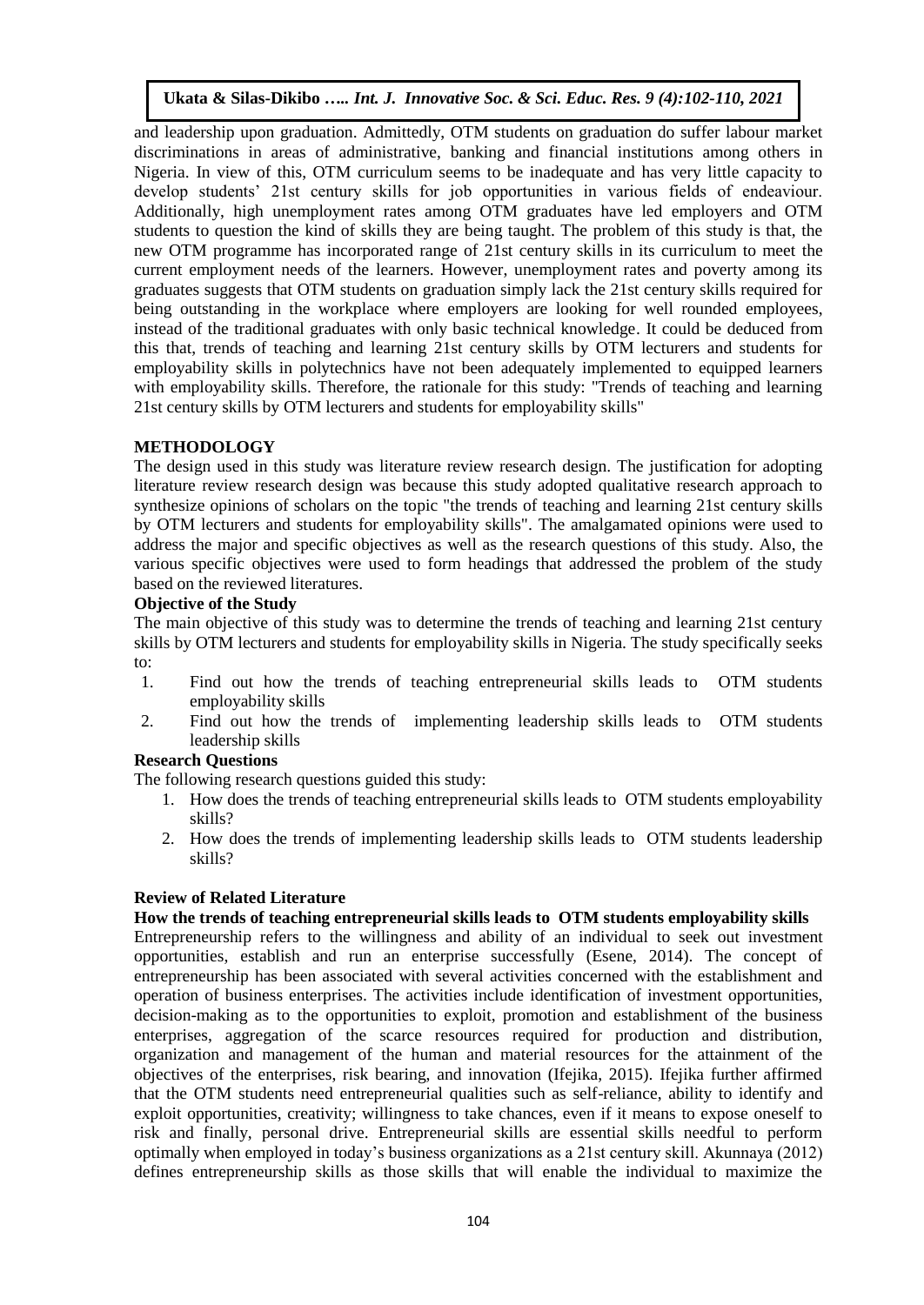resources around him within the limits of his capabilities. Entrepreneurial skills are those activity skills that will enable learners to manage his own enterprise upon graduation. Entrepreneurial skills as 21st century skills are the knowledge, attitudes and behaviours an OTM student should possess to enable him identify business opportunities, stimulate creativity and transform ideas into practical and economic activities in his organization.

Entrepreneurial skills are simply vocational business skills, which a student acquires to enable him function effectively in business environment. Creativity as an element of the 21st century skill is the spark that drives entrepreneurial development and passion is what gets entrepreneurs started. OTM students must possess entrepreneurial skills so as to be able to guide their organization quickly in response to changing market needs when employed after graduation.

Pitan (2015) listed some of the entrepreneurial skills that enhance employment opportunities of students to include ability to identify opportunities not obvious to others, assess the competitive advantage of ideas, identify customer or client requirements. Others include being creative, initiating ideas and innovative solutions, determine the commercial viability of ideas, translate ideas into action, liaise with stakeholders and sponsors, use a range of business communication methods, market and sales of product or service. Other entrepreneurial skills are ability to: constantly seeing business opportunities or ideas that have commercial values, grow or build businesses. Being creative and regularly come up with new ideas, proffer solutions to business problems, convert lectures to marketable ideas, stand the ground even in difficult decision. Come up with more than one way to solve a problem, be decisive when making important decisions in business, look at business problems from all angles to find the best solution, be active, have functional skills and ideas to create jobs, and explore government programmes for entrepreneurship like the YOUWIN project as some of the 21st century skills that lead to employability skills.

#### **How the trends of implementing leadership skills leads to OTM students leadership skills**

Leadership is the process of influencing others and is an important resource for any group in establishments. Leadership has been defined as the art of motivating a group of people to achieve a common goal. Gerhardt (2019) affirmed that the research has that intervention among students' leadership and confidence towards employment for students are necessary. Nolan-Arañez and Ludvik (2018) mentioned that leadership development activities influence employability among students. Leadership skills help employees to cope with the challenges associated with meeting office demands. Leadership skills are abilities to present a vision, make commitment among followers and risk acceptance when facing opportunities that cause efficient use of available resources with respect to the leader's vision. In fact, leadership skills include all necessary abilities for constant value creation of managers with respect to business goals.

In today's competitive business environment, having just hard skills is not enough for gainful employment. OTM students need to have leadership skills in order to be successful in their profession. Leadership is generally defined as the process of influencing employees of an organization in order to achieve organizational goals, and is a 21st century skill (Esmer & Dayi, 2016). Leadership skill is the ability to sustain innovation and adapt to an uncertain environment style. Faizan and Zehra (2016) stated that graduates should be "team-oriented, transformational, and value-based. The growth of an organization is not recorded without the assistance of individual and collective efforts; thus, business growth needs human agency.

OTM students on graduation need the ability to contribute to organizational growth, stirring their team by ensuring adequate communication, appreciating the views of others colleagues and encouraging contributions. Leadership is the ability to influence others and to be able to put into action for specific goals and targets. On the other hand, leadership is the ability of creating support and confidence needed to achieve organizational goals among the people. According to Esmer and Dayi (2016), leadership skills are abilities to take calculated risks, seize opportunities, pursue innovation and be innovative, producing, interchanging and strategic goals. Leadership basics skills include the ability to understand the basics of how the organizations operate-through projects, processes and cultures, and examine organizations' business systems and people alignments to better understand what the organization and its stakeholder expect from the business. Furthermore, leadership skills are abilities to present a vision, make commitment among group and risk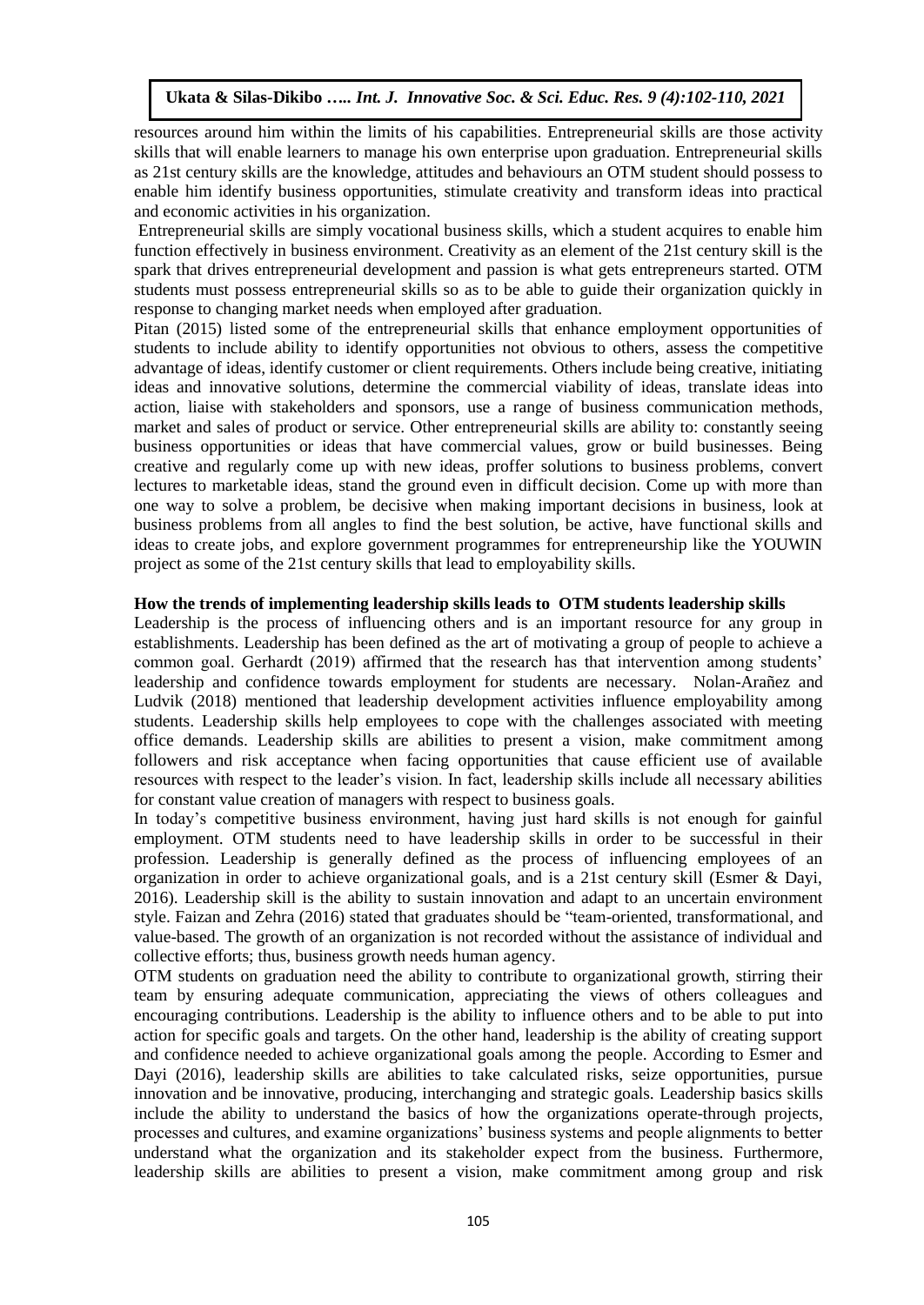acceptance when facing opportunities that cause efficient use of available organizations' resources with respect to the leader's vision. Leadership skills is a 21st century skill that include all necessary abilities for constant value creation with respect to business goals. Leadership skills needed for performance in modern organizations are proactive skills, innovative skills and risk-taking skills that are stated and explained below:

#### **Proactive skills**

Proactive skills involve ability to actively influence and lead the future rather than waiting to be influenced by it. Exploit business opportunities and accept the responsibility of failure, anticipate future business problems, identify need for business change and improvement, and respond to environmental opportunities.

#### **Innovative skills**

Innovative skills on the other hand are the ability to think creatively, develop novel and useful business ideas in opportunity recognition, utilize available resources to run businesses successfully.

## **Risk taking skills**

Risk taking skills are ability to absorb business uncertainty and take the burden of responsibility for the future. Calculated risk taking is one of the common characteristics of employees particularly in the early stages of employment. A graduate must have the capability to calculate the risks involved in any office project, assesses situations and focuses special attention on the risks involved. Risk taking on the other hand, includes the determination to devote resources to opportunities with a high probability of failure. [Stauffer](https://www.aeseducation.com/blog/author/bri-stauffer) (2020) outlined the following as the 21st century employability skills and abilities that today's students need to succeed in their careers during the information age as: Critical thinking, creativity, collaboration, communication ,information literacy, media literacy, technology literacy, flexibility, leadership, initiative, productivity and social skills. The skills are summarily graphically presented and broken down below:



Figure 1.1: the 21st century employability skills [\(Stauffer,](https://www.aeseducation.com/blog/author/bri-stauffer) 2020)

Each of the above 21st Century skills on the chart is broken into one of three categories below:

- 1. Learning skills
- 2. Literacy skills
- 3. Life skills

Learning skills, (the four C's) teaches students about the mental processes required to adapt and improve upon a modern work environment. Literacy skills (IMT) focus on how students can discern facts, publishing outlets, and the technology behind them. There is a strong focus on determining trustworthy sources and factual information to separate it from the misinformation that floods the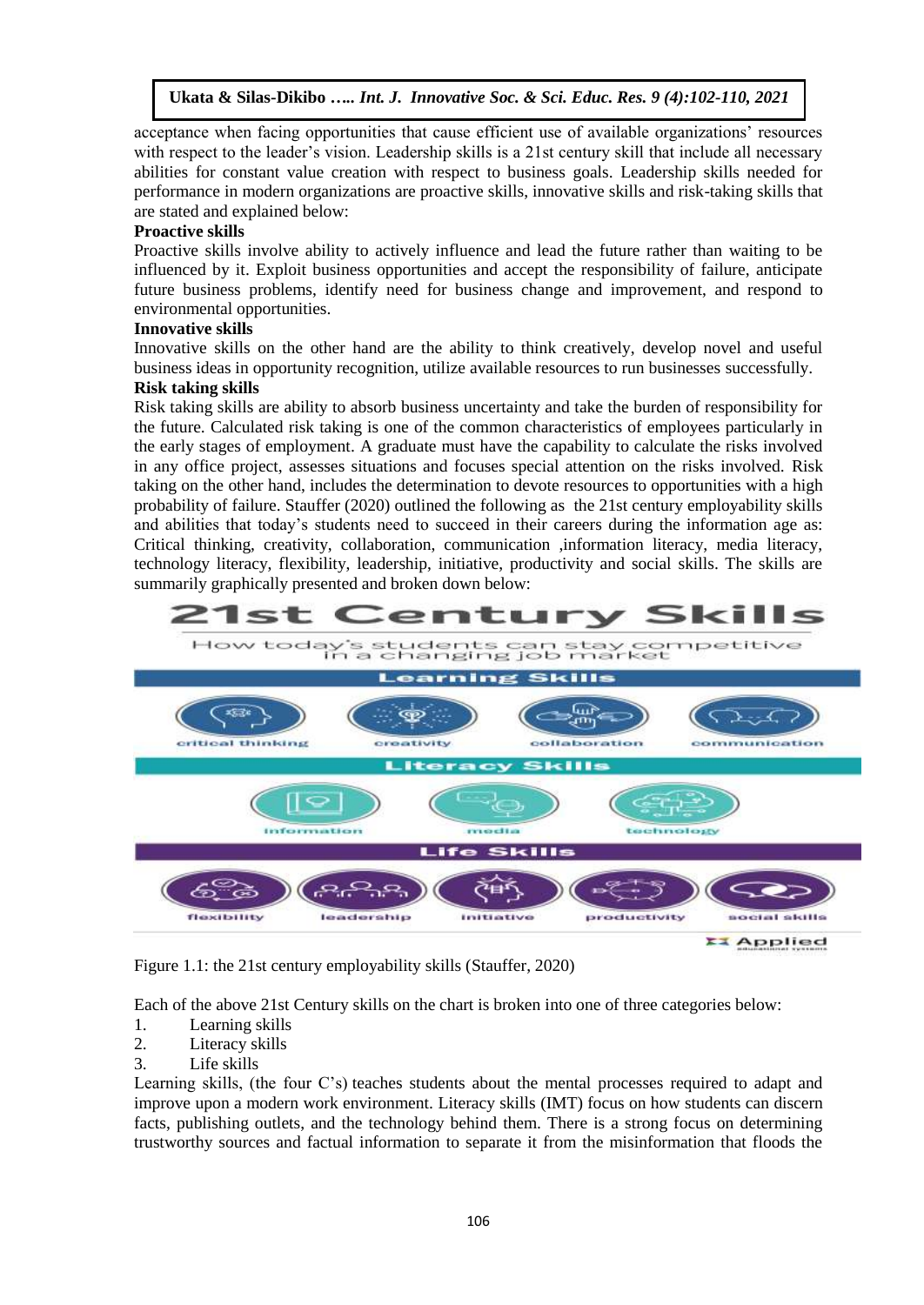Internet. Life skills (FLIPS) look at intangible elements of a student's everyday life. These intangibles focus on both personal and professional qualities.

Category 1: Learning skills (the four c's)



Figure 1.2: Learning skills (the four c's) [\(Stauffer,](https://www.aeseducation.com/blog/author/bri-stauffer) 2020)

[Stauffer,](https://www.aeseducation.com/blog/author/bri-stauffer) (2020) [also argued that the four C's](https://www.aeseducation.com/careercenter21/what-are-the-4-cs-of-21st-century-skills) are by far the most popular 21st century employability skills. These skills are also called learning skills. Some educators know about these skills because they are universal needed for any career. They also vary in terms of importance, depending on an individual's career aspirations.

#### **Critical thinking skill**

Arguably, critical thinking is the most important quality for someone to have in different employment. In business settings, [critical thinking](https://www.aeseducation.com/career-readiness/top-7-critical-thinking-lesson-plans) is essential to improvement. It is the mechanism that weeds out problems and replaces them with fruitful endeavours.

#### **Creativity skills**

This is equally important as a means of adaptation. This skill empowers employees to see concepts in a different light, which leads to innovation. In any field, innovation is key to the adaptability and overall success of a company.

Learning creativity as a skill requires someone to understand that "the way things have always been done" may have been best 10 years ago, but someday that has to change.

#### **Collaboration skills**

This is a means of getting employees to work together, achieve compromises, and get the best possible results from solving a problem. [Collaboration](https://www.aeseducation.com/businesscenter21/3-best-collaborative-learning-lesson-plans-for-middle-school) may be the most difficult concept in the four C's. But once it is mastered, it can bring companies back from the brink of bankruptcy. The key element of collaboration is willingness. All participants have to be willing to sacrifice parts of their own ideas and adopt others to get results for the company. That means understanding the idea of a "greater good," which in this case tends to be company-wide success.

#### **Communication skills**

Communication is the glue that brings all of these educational qualities together. [Communication](https://www.aeseducation.com/career-readiness/what-are-workplace-communication-skills-how-do-you-teach-them) is a requirement for any company to maintain profitability. It is crucial for employees to learn how to effectively convey ideas among different personality in public and private firms.

Category 2: Literacy skills (IMT)



Figure 1.3: Literacy skills (IMT) [\(Stauffer,](https://www.aeseducation.com/blog/author/bri-stauffer) 2020)

Literacy skills are the next category of 21st century employability skills. They are sometimes called IMT (Information, Media and Technology) skills, and they are each concerned with a different element in digital comprehension such as:

 $\div$  [Information literacy](https://www.aeseducation.com/blog/5-essential-steps-to-teach-information-literacy-in-middle-school)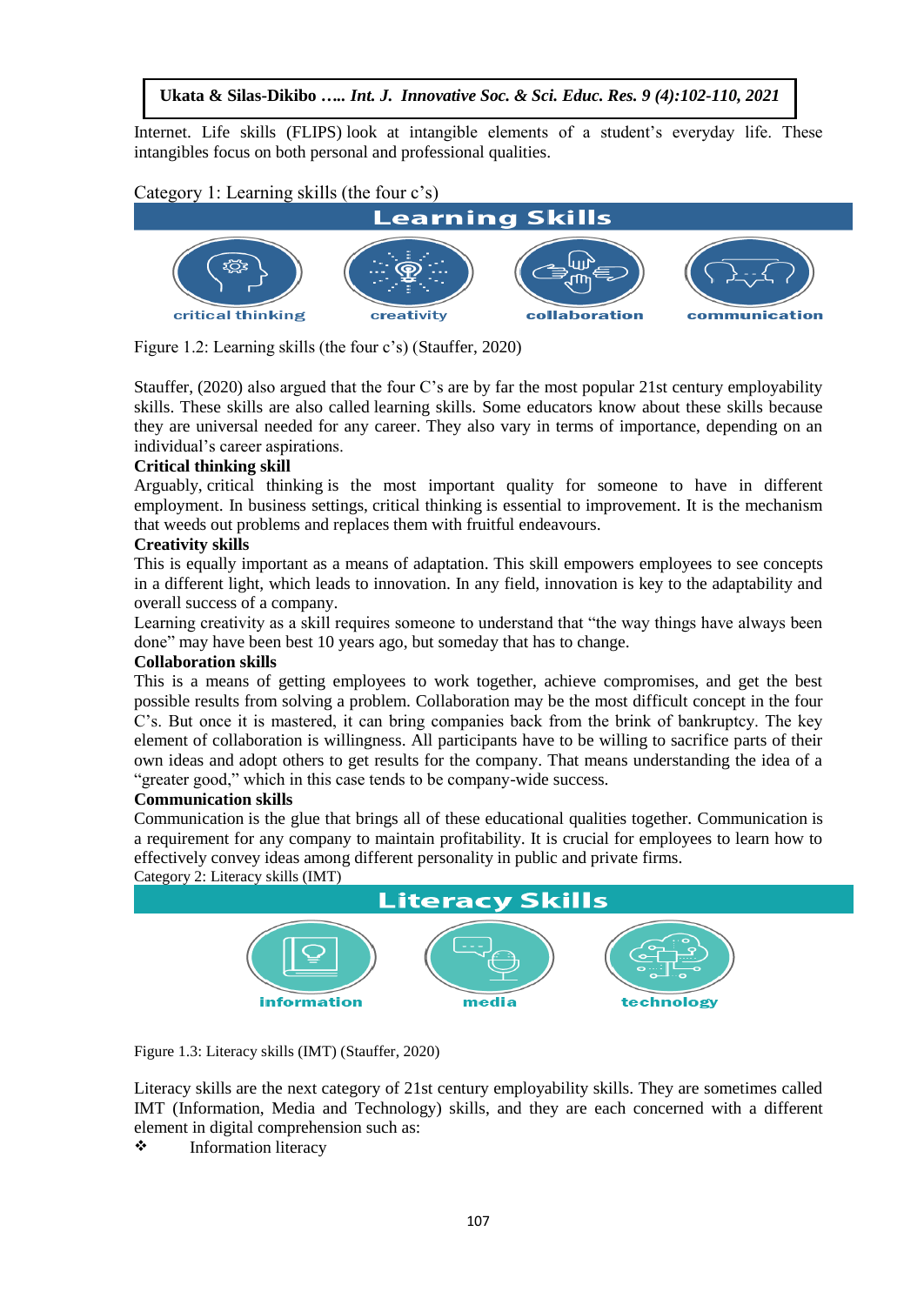Understanding facts, figures, statistics, and data

❖ [Media literacy](https://www.aeseducation.com/blog/top-5-media-literacy-lesson-plans-resources)

Understanding the methods and outlets in which information is published

**❖** Technology literacy

Understanding the machines that make the Information Age possible. Information literacy is the foundational skill. It helps employees to understand facts, especially data points that they will encounter online. More importantly, it teaches them [how to separate fact from fiction.](https://www.aeseducation.com/blog/4-best-places-find-information-literacy-lesson-plans-middle-school) In today`s age of chronic misinformation, finding truth online has become a job all on its own. It is crucial that employees can identify honesty on their own, otherwise, they can fall prey to myths, misconceptions, and outright lies. Media literacy is the practice of identifying publishing methods, outlets, and sources while distinguishing between the ones that are credible and the ones that are not. Just like the previous skill, media literacy is helpful for finding truth in a world that is saturated with information. This is how employees find trustworthy sources of information in their lives. Without it, anything that looks credible becomes credible. Meaning with it, they can learn which media outlets or formats to ignore. They also learn which ones to embrace, which is equally important. Technology literacy goes another step further to teach employees about the machines and software involved in the information age. As computers, cloud programming, and mobile devices become more important to the world, the world needs more people to understand those concepts. Technology literacy gives employees the basic information they need to understand in what gadgets perform, what tasks and why. This understanding removes the intimidating feeling that technology tends to have. After all, if you do not understand how technology works, it might as well be like magic and very phobic. So, technology literacy unmasks the high-powered tools that run in today's business world. As a result, employees can adapt to the world more effectively and play an important role in its evolution.

Category 3: Life skills (FLIPS)



Figure 1.**4:** Life skills (FLIPS) [\(Stauffer,](https://www.aeseducation.com/blog/author/bri-stauffer) 2020)

Life skills are the final category, and called FLIPS. The skills all pertain to employees' personal life but they also bleed into professional settings as stated and explained below.

 $\triangleright$  Flexibility

Deviating from plans as needed

Eeadership

Motivating a team to accomplish a goal

 $\triangleright$  Initiative

Starting projects, strategies, and plans on one's own

 $\triangleright$  Productivity

Maintaining efficiency in an age of distractions

 $\triangleright$  Social skills

Meeting and networking with others for mutual benefit

Flexibility skills

 This is the expression of someone's ability to adapt to changing circumstances. This is one of the most challenging qualities to learn for employees because it is based on two uncomfortable ideas:

1. Your way is not always the best way

2. You have to know and admit when you are wrong

That is a struggle for a lot of employees, especially in an age when you can know any bit of information at the drop of a hat. Flexibility requires them to show humility and accept that they will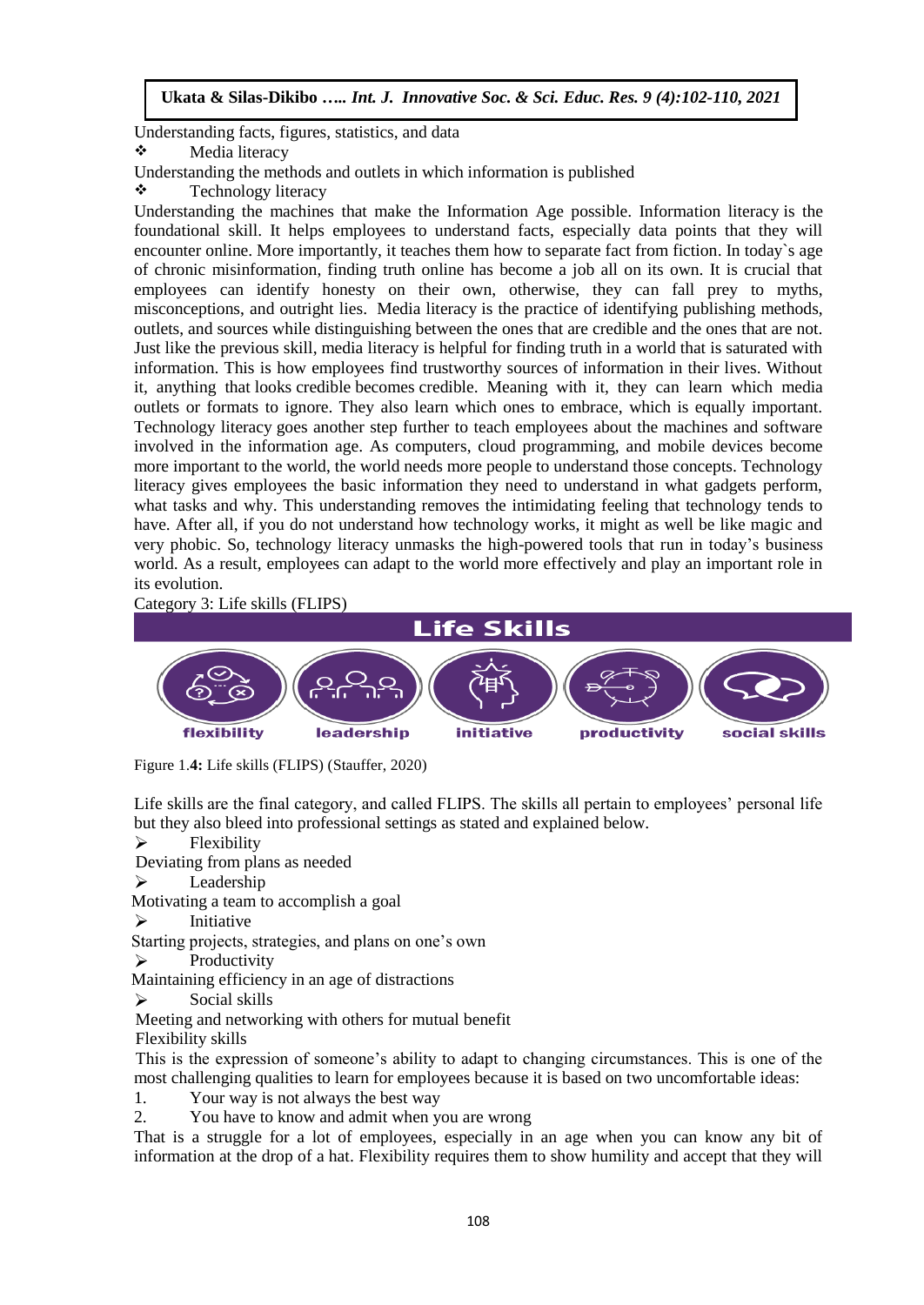always have a lot to learn, even when they are experienced. Still, flexibility is crucial to employees' long-term success in a career. Knowing when to change, how to change, and how to react to change is a skill that will pay dividends for someone's entire life.

#### **Leadership** sk**ills**

This is employees` penchant for setting goals, walking a team through the steps required, and achieving those goals collaboratively. Whether someone is a seasoned entrepreneur or a fresh hire, and just starting his or her careers, leadership applies to career. Entry-level workers need leadership skills for several reasons. The most important is that it helps them understand the decisions that managers and business leaders make.

#### **Initiative skills**

True success also requires initiative, and requiring employees to be self-starters. [Initiative](https://www.aeseducation.com/blog/how-to-teach-initiative-high-school) only comes naturally to a handful of people. As a result, students need to learn it to fully succeed. This is one of the hardest skills to learn and practice. Initiative often means working on projects outside of regular working hours.

The rewards for students with extreme initiative vary from person to person. Sometimes they are good grades, and other times they are new business ventures. Sometimes, it is spending an extra minutes at their jobs wrapping something up. Regardless, initiative is an attribute that earns rewards. It is especially indicative of someone's [character](https://www.aeseducation.com/blog/how-to-teach-6-pillars-of-character-middle-school) in terms of work ethic and professional progress. That goes double when initiative is practiced with qualities like flexibility and leadership. Along with initiative, 21st century skills require students to learn about productivity.

## **Productivity skills**

Is the ability of an employee to complete work in an appropriate amount of time. In business terms, it is called "efficiency". The common goal of any professional ranges from entry-level, employee to CEO, which is to get more tasks done in less time. By understanding productivity strategies at every level, employees discover the ways in which they work best while gaining an appreciation for how others work as well. That equips them with the practical means to carry out the ideas they determine through flexibility, leadership, and initiative.

#### **Social skills**

These skills are crucial to the ongoing success of a [professional.](https://info.aeseducation.com/professionalism-lesson-plan) Business is frequently done through the connections with persons. This concept of networking is more active in some industries than others, but proper social skills are excellent tools for forging long-lasting relationships. While these may have been implied in past generations, the rise of social media and instant communications have changed the nature of human interaction. As a result, today's employees need to possess a wide range of social skills. Some are more socially adept than others. Some are far behind their peers, while some lucky few may be far ahead as socializing comes naturally to them. However, most employees need a crash training in social skills at least. Etiquette, manners, politeness, and small talk which still play major roles in today's world.

#### **CONCLUSION**

The trends of teaching and learning 21st century skills by OTM lecturers and students for employability skills in Nigeria as long time ago started but it should be given adequate attention it deserved. Twenty-first century skills (employability skills) are a set of skills and behaviors that are very necessary for every job performance for graduates. These employability skills are sometimes called soft skills, foundational skills, work-readiness skills, or job-readiness skills, which play great roles to the employees to be employed by allowing effective communication with coworkers, solve problem, understand your role within the team, make responsible choices, and take charge of their own career. Also, employers of labour value employability skills because they are linked to how employees get along with coworkers and customers, job performance, and career success. Finally, the trends of teaching and learning 21st century skills by OTM lecturers and students for employability skills assists the society to solve problems of un-employability and un-marketability skills as well as create employment for the society since learners acquired the skills and become gainfully employed in both public and private firms.